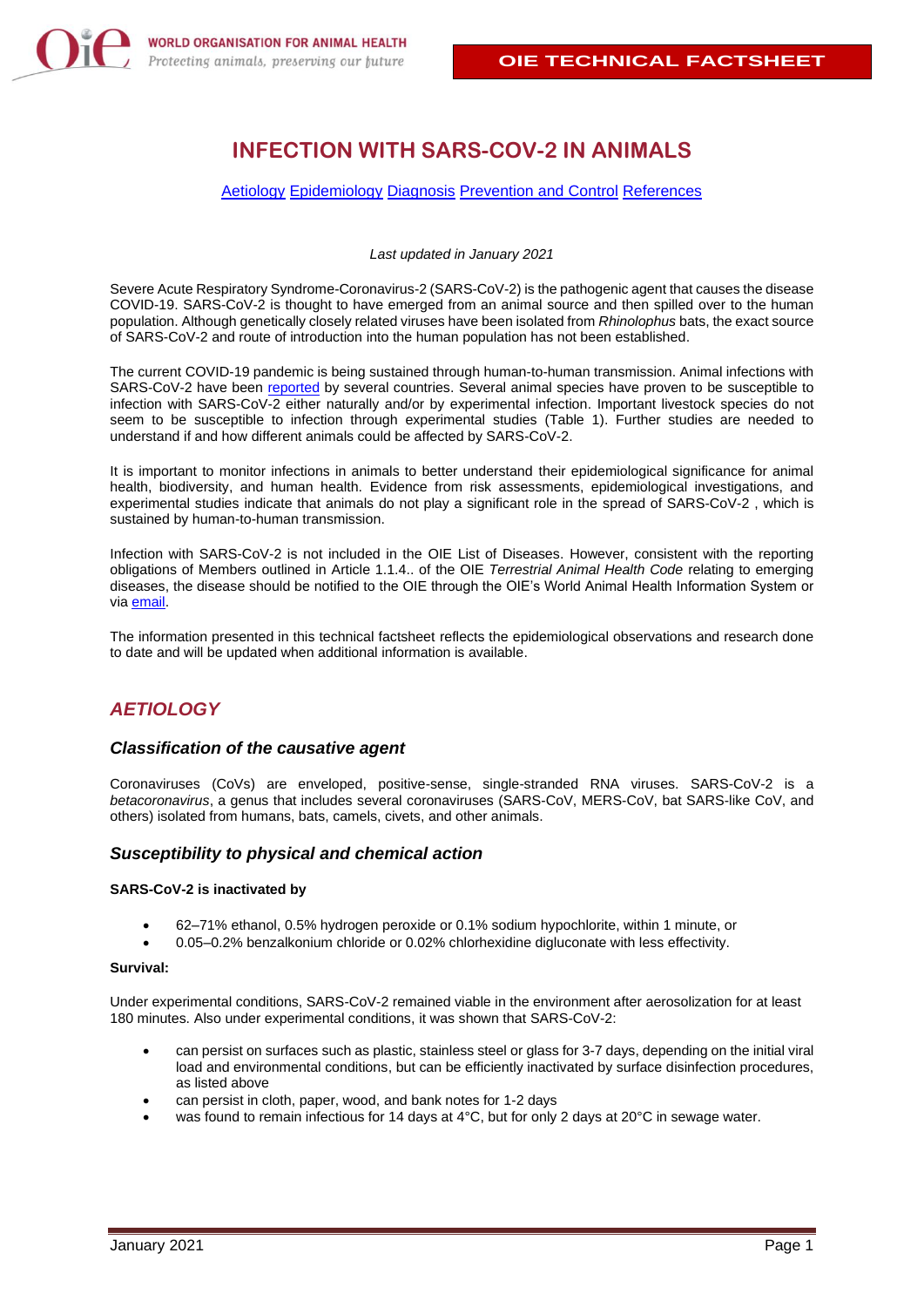

## <span id="page-1-0"></span>*Epidemiology*

#### *Hosts*

Although current evidence suggests that SARS-CoV-2 emerged from an animal source, likely a bat, that source has yet to be identified. The pandemic is driven by human-to-human transmission, which happens through respiratory droplets from coughing, sneezing, and talking, that can remain in the air for some time as aerosols. Genetic sequence data reveal that SARS-CoV-2 is genetically closely related to other coronaviruses circulating in *Rhinolophus* bat (horseshoe bat) populations. To date, there is not enough scientific evidence to identify the source of SARS-CoV-2 or to explain the original route of transmission to humans (which may involve an intermediate host).

Several animal species have tested positive for SARS-CoV-2, with infection being introduced to a population as a result of close contact with humans or animals infected with SARS-CoV-2 or in experimental infection studies performed in laboratory settings. The list of animal species for which information on natural or experimental infection is available is presented in Table 1.

| <b>Species</b>                                                         | Type of infection <sup>2</sup><br>[experimental<br>(laboratory)/natural<br>(field)] | <b>Susceptibility to infection</b><br>[none/extremely<br>low/low/medium/high] | <b>Clinical</b><br>signs   | <b>Transmission</b>                              |  |  |  |
|------------------------------------------------------------------------|-------------------------------------------------------------------------------------|-------------------------------------------------------------------------------|----------------------------|--------------------------------------------------|--|--|--|
| <b>Farmed animals</b>                                                  |                                                                                     |                                                                               |                            |                                                  |  |  |  |
| American mink<br>(Neovison vison)                                      | Natural and<br>experimental                                                         | High                                                                          | Yes (in<br>some cases)     | Yes, between minks<br>and from mink to<br>humans |  |  |  |
| Ferrets                                                                | Natural and<br>experimental                                                         | High                                                                          | Yes (only in<br>few cases) | Yes, between ferrets                             |  |  |  |
| Racoon dogs<br>(Nyctereutes<br>procyonoides)                           | Experimental                                                                        | High                                                                          | No                         | Yes, between racoon<br>dogs                      |  |  |  |
| Rabbits (New<br>Zealand White<br>rabbits,<br>Oryctolagus<br>cuniculus) | Experimental                                                                        | High                                                                          | <b>No</b>                  | <b>No</b>                                        |  |  |  |
| Pigs (American<br>Yorkshire<br>crossbred pigs,<br>Sus scrofa)          | Experimental                                                                        | <b>Extremely low</b>                                                          | No                         | <b>No</b>                                        |  |  |  |
| Cattle (Bos<br>taurus)                                                 | Experimental                                                                        | <b>Extremely low</b>                                                          | <b>No</b>                  | <b>No</b>                                        |  |  |  |
| Poultry (chicken,<br>ducks, and<br>turkeys)                            | Experimental                                                                        | None                                                                          | No                         | <b>No</b>                                        |  |  |  |

Table 1. Summary of findings in animals to date<sup>1</sup>

<sup>&</sup>lt;sup>1</sup> Some of the information on the table is available through pre-prints of experimental infection studies. References to peerreviewed publications will be added once available.

<sup>&</sup>lt;sup>2</sup> Please note that extrapolating susceptibility information derived from animal challenge studies conducted under laboratory conditions to external, 'real-world' situations might be difficult as the viral challenge dose tends to be very high in experimental settings when compared to viral dose that animals would be exposed to in natural infection scenarios.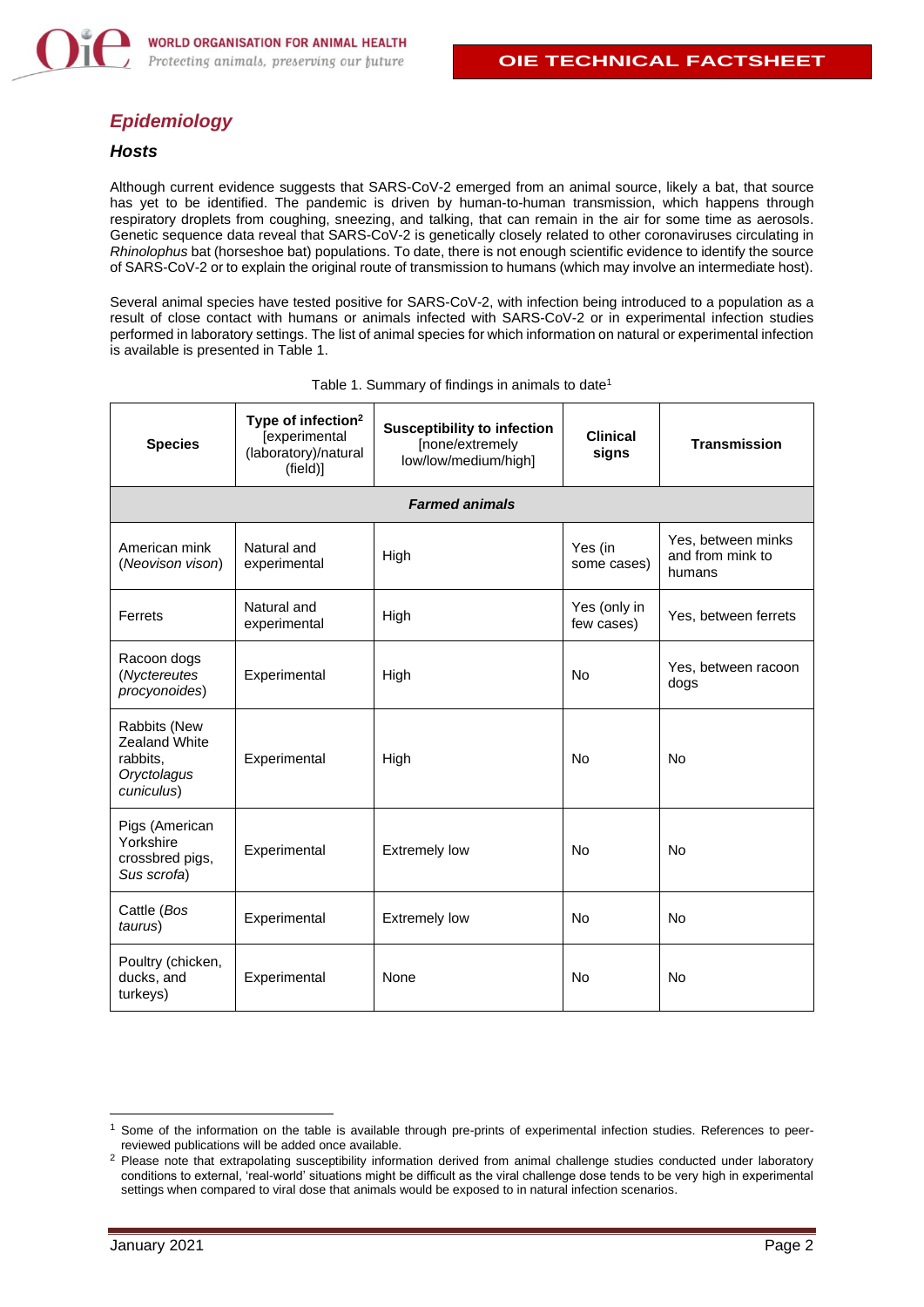

## **OIE TECHNICAL FACTSHEET**

| <b>Species</b>                                               | Type of infection <sup>2</sup><br>[experimental<br>(laboratory)/natural<br>(field)] | <b>Susceptibility to infection</b><br>[none/extremely<br>low/low/medium/high] | <b>Clinical</b><br>signs                                            | <b>Transmission</b>                 |  |  |  |
|--------------------------------------------------------------|-------------------------------------------------------------------------------------|-------------------------------------------------------------------------------|---------------------------------------------------------------------|-------------------------------------|--|--|--|
| <b>Companion animals</b>                                     |                                                                                     |                                                                               |                                                                     |                                     |  |  |  |
| Cats (domestic)                                              | Natural and<br>experimental                                                         | High                                                                          | Yes (but not<br>observed in<br>all cases)                           | Yes, between cats                   |  |  |  |
| Golden Syrian<br>hamsters                                    | Experimental                                                                        | High                                                                          | Yes (none to<br>very mild in<br>some cases,<br>depending<br>on age) | Yes, between<br>hamsters            |  |  |  |
| Dogs                                                         | Natural and<br>experimental                                                         | Low                                                                           | Yes (but not<br>observed in<br>all cases)                           | No                                  |  |  |  |
| <b>Wildlife</b>                                              |                                                                                     |                                                                               |                                                                     |                                     |  |  |  |
| Large cats<br>(tigers, lions,<br>snow leopards<br>and pumas) | Natural                                                                             | High                                                                          | Yes, in most<br>cases                                               | Yes, between animals                |  |  |  |
| Egyptian fruit<br>bats (Rousettus<br>aegyptiacus)            | Experimental                                                                        | High                                                                          | No                                                                  | Yes, between fruit<br>bats          |  |  |  |
| Gorillas (Gorilla<br>gorilla)                                | Natural                                                                             | High                                                                          | Yes                                                                 | Yes                                 |  |  |  |
| White tailed deer<br>(Odocoileus<br>virginianus)             | Experimental                                                                        | High                                                                          | No                                                                  | Yes, to other white-<br>tailed deer |  |  |  |
| Marmosets<br>(Callithrix<br>jacchus)                         | Experimental                                                                        | High                                                                          | No                                                                  | No                                  |  |  |  |
| Macaques<br>(Macaca<br>fascicularis and<br>Macaca mulatta)   | Experimental                                                                        | High                                                                          | Yes (none to<br>severe in<br>some cases)                            | Yes                                 |  |  |  |

## *Transmission*

Information on the routes of transmission of SARS-CoV-2 between animals is growing due to the events in mink farms and numerous experimental infection studies. As with other respiratory viruses, SARS-CoV-2 appears to be transmitted to animals and between animals by direct contact (e.g., droplets) and through aerosols that can persist in closed environments for some time. SARS-CoV-2 has been found in secretions from the respiratory tract and in faeces.

### *Viraemia, incubation and infectious period*

In laboratory settings, the incubation period in animals appears to be similar to that seen in humans (i.e., between 2 and 14 days). However, more studies are required to better estimate the mean duration of incubation and the infectious periods for the different susceptible animal species.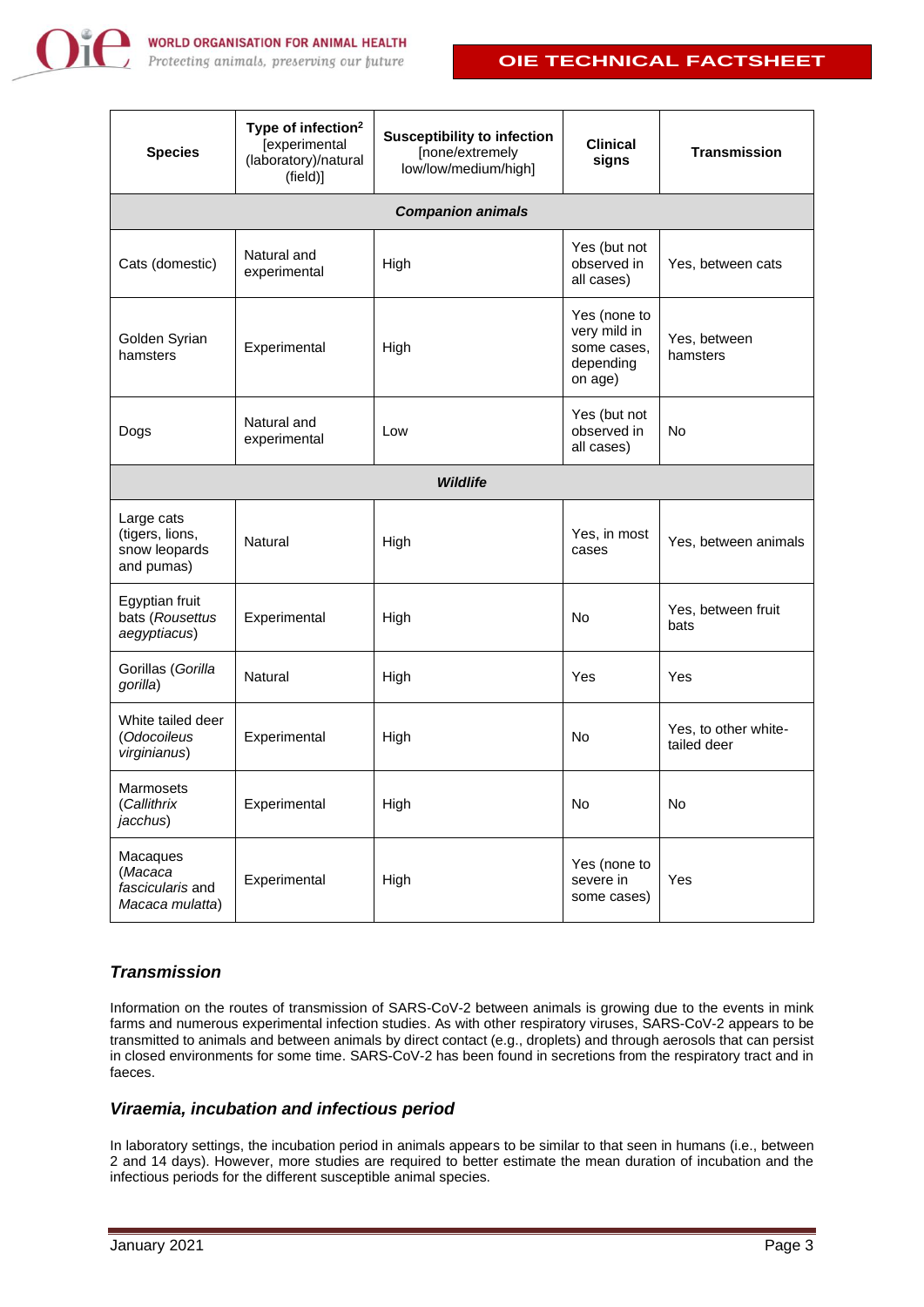

## *Sources of virus*

The main source of the virus is respiratory droplets, aerosols, and respiratory secretions, although it is possible to isolate SARS-CoV-2 from faeces of some infected animal species.

### *Pathogenesis*

In laboratory settings, infected animals showed presence of the virus in the respiratory tract and, in some cases, lesions in the trachea and lungs, associated with dyspnoea and cough.

#### *Occurrence and impact*

There have been reports of companion animals and captive wild animals infected with SARS-CoV-2. With respect to production animals, to date, SARS-CoV-2 is known to have affected mink farms in multiple countries, with varying degrees of morbidity and mortality.

## <span id="page-3-0"></span>*Diagnosis*

Knowledge about the susceptibility of different animal species to SARS-CoV-2 infection and clinical signs is, to date, limited (see Table 1).

#### *Clinical diagnosis*

Knowledge about clinical disease manifestations in animals is limited. Current evidence suggests clinical signs may include, but are not limited to, coughing, sneezing, respiratory distress, nasal discharge, ocular discharge, vomiting or diarrhoea, fever, inappetence, and lethargy. As in humans, asymptomatic infections can occur in animals.

## *Lesions*

More studies are needed to systematically categorise the lesions resulting from infection with SARS-CoV-2 in animals.

In transgenic mice expressing the human version of the SARS-CoV-2 ACE2 receptor, the typical histopathology outcome was interstitial pneumonia with significant inflammatory cell infiltration around the bronchioles and blood vessels, and viral antigens were detected in bronchial epithelial cells and alveolar epithelial cells. These pathological findings were not seen in wild type mice infected with SARS-CoV-2. In golden Syrian hamsters, histopathological changes were reported in the respiratory tract and spleen. Rhesus macaques infected with SARS-CoV-2 presented lesions similar to those seen in humans. Juvenile cats infected with SARS-CoV-2 presented massive lesions in the nasal and tracheal mucosa epithelia, and lungs. SARS-CoV-2 can replicate in the upper respiratory tract of ferrets without causing severe disease and only resulting in pathological findings such as severe lymphoplasmacytic perivasculitis and vasculitis, increased numbers of type II pneumocytes, macrophages, and neutrophils in the alveolar septa and alveolar lumen, and mild peribronchitis in the lungs. Some of the experimentally infected rabbits showed enlarged tracheo-bronchial lymph nodes consistent with mild lymphoid hyperplasia. Although no gross lesions were identified during the necropsy of experimentally infected racoon dogs, histopathology techniques allowed for the identification of several microscopic lesions in the respiratory tract.

#### *Differential diagnosis*

All other causes for respiratory or digestive illness should be excluded before a tentative diagnosis for infection with SARS-CoV-2 is made. Existence of an epidemiological link with a confirmed infection, in humans or other animals, should be considered when narrowing down the list of differential diagnoses.

Laboratory confirmatory tests are necessary for a final diagnosis.

#### *Laboratory diagnosis*

#### *Samples*

Depending on the type of test, samples may include single or combinations of nasal, oropharyngeal, and rectal swabs, and blood. Faecal samples may be used in situations where direct sampling is not possible due to risks to the animal or testing staff. Tests should be validated for the purpose, species and matrix to be analysed.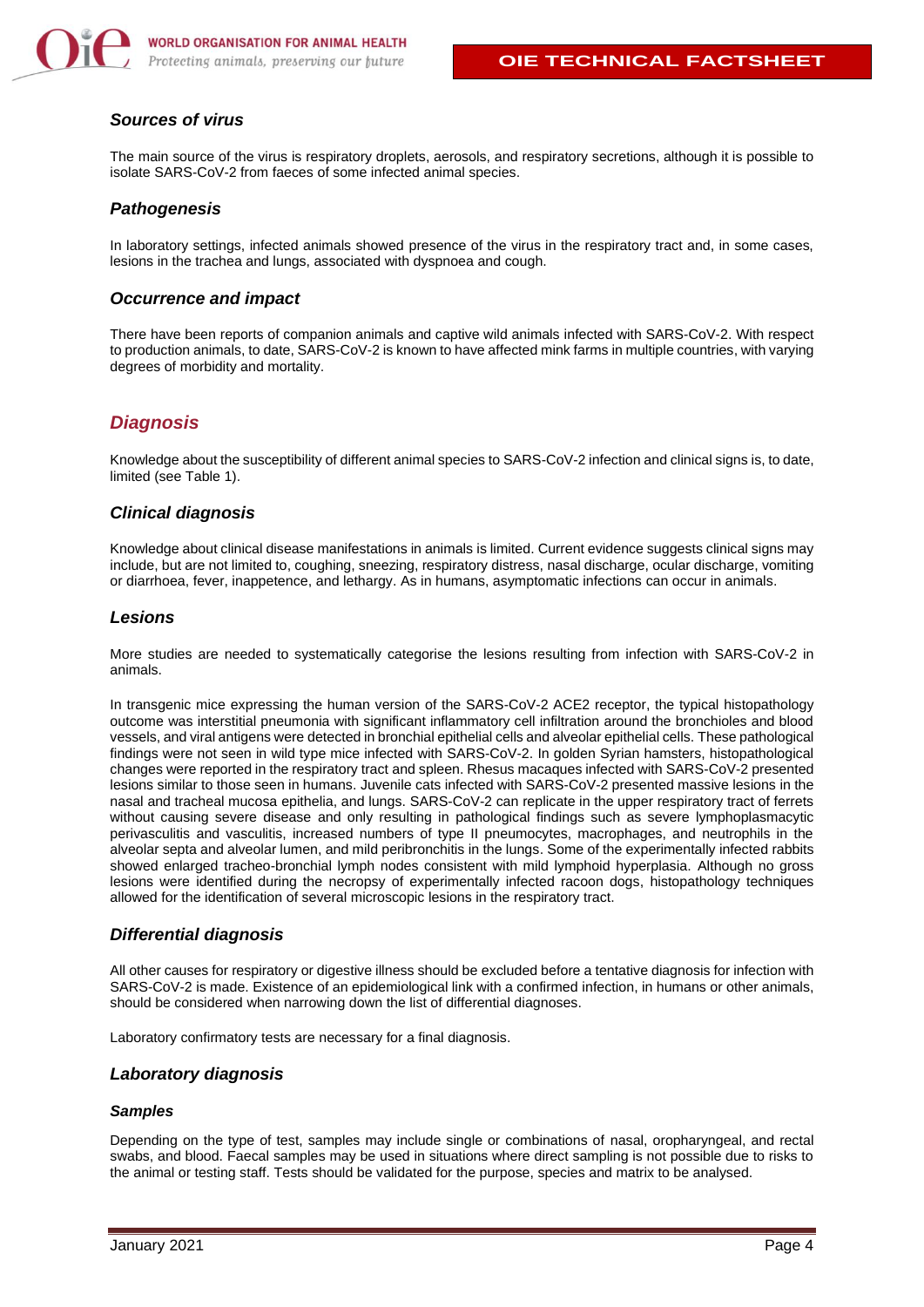

#### *Procedures*

Agent identification

- Reverse-transcription polymerase chain reaction (RT-PCR)
- Reverse transcription loop-mediated isothermal amplification (RT-LAMP)
- Virus isolation
- Virus genome sequencing
- Other molecular tests developed for use in humans.

Detection of immune response

- **ELISA** antibody test
- Virus neutralisation test (VNT)
- <span id="page-4-0"></span>Several other tests for antibody detection.

## *Prevention and control*

Biosecurity and hygiene measures are key to preventing transmission of SARS-CoV-2.

People who are suspected or confirmed to be infected with SARS-CoV-2 should restrict contact with mammalian animals, including pets, just like they would with people during their illness.

Animals suspected or confirmed to be infected with SARS-CoV-2 should remain separated from other animals and humans while infected.

Due to their susceptibility, some animal species are being used as models to test vaccines for use in humans.

A number of SARS-CoV-2 vaccines for use in mink and other animal species susceptible to infection with SARS-CoV-2 are under development,

#### <span id="page-4-1"></span>*References*

- 1. World Health Organization, (consulted on 11/05/2020) [https://www.who.int/emergencies/diseases/novel](https://www.who.int/emergencies/diseases/novel-coronavirus-2019)[coronavirus-2019](https://www.who.int/emergencies/diseases/novel-coronavirus-2019)
- 2. M. Denis, V. Vanderweerd, R. Verbeeke, A. Laudisoit, L. Wynants, D. Van Der Vliet (2020). COVIPENDIUM: information available to support the development of medical countermeasures and interventions against COVID-19 (Version 2020-05-05). Transdisciplinary Insights.<http://doi.org/10.5281/zenodo.3782325>
- 3. Questions and Answers on COVID-19, (consulted on 11/05/2020), [https://www.oie.int/en/scientific](https://www.oie.int/en/scientific-expertise/specific-information-and-recommendations/questions-and-answers-on-2019novel-coronavirus/)[expertise/specific-information-and-recommendations/questions-and-answers-on-2019novel-coronavirus/](https://www.oie.int/en/scientific-expertise/specific-information-and-recommendations/questions-and-answers-on-2019novel-coronavirus/)
- 4. Considerations for sampling, testing, and reporting of SARS-CoV-2 in animals, (consulted on 11/05/2020), [https://www.oie.int/fileadmin/Home/eng/Our\\_scientific\\_expertise/docs/pdf/COV-](https://www.oie.int/fileadmin/Home/eng/Our_scientific_expertise/docs/pdf/COV-19/Sampling_Testing_and_Reporting_of_SARS-CoV-2_in_animals_final_7May_2020.pdf)[19/Sampling\\_Testing\\_and\\_Reporting\\_of\\_SARS-CoV-2\\_in\\_animals\\_final\\_7May\\_2020.pdf](https://www.oie.int/fileadmin/Home/eng/Our_scientific_expertise/docs/pdf/COV-19/Sampling_Testing_and_Reporting_of_SARS-CoV-2_in_animals_final_7May_2020.pdf)
- 5. Cohen J. (2020). From mice to monkeys, animals studied for coronavirus answers. *Science*, Vol. 368, Issue 6488 pp. 221-222 <https://science.sciencemag.org/content/368/6488/221>
- 6. CDC, Coronavirus Disease 2019 (COVID-19) pets & other animals (consulted on 29/05/2020) <https://www.cdc.gov/coronavirus/2019-ncov/daily-life-coping/positive-pet.html>
- 7. Schlottau K., Rissmann M., Graaf A., Schön J., Sehl J., Wylezich C., Höper D., Mettenleiter T.C., Balkema-Buschmann A., Harder T., Grund C., Hoffmann D., Breithaupt A., & Beer M. (2020). SARS-CoV-2 in fruit bats, ferrets, pigs, and chickens: an experimental transmission study. *The Lancet. Microbe*, **1**(5), e218–e225. [https://doi.org/10.1016/S2666-5247\(20\)30089-6](https://doi.org/10.1016/S2666-5247(20)30089-6)
- 8. Sit T., Brackman C.J., Ip S.M., Tam K., Law P., To E., Yu V., Sims L.D., Tsang D., Chu D., Perera R., Poon L., & Peiris M. (2020). Infection of dogs with SARS-CoV-2. *Nature*, 10.1038/s41586-020-2334-5. Advance online publication[. https://doi.org/10.1038/s41586-020-2334-5](https://doi.org/10.1038/s41586-020-2334-5)